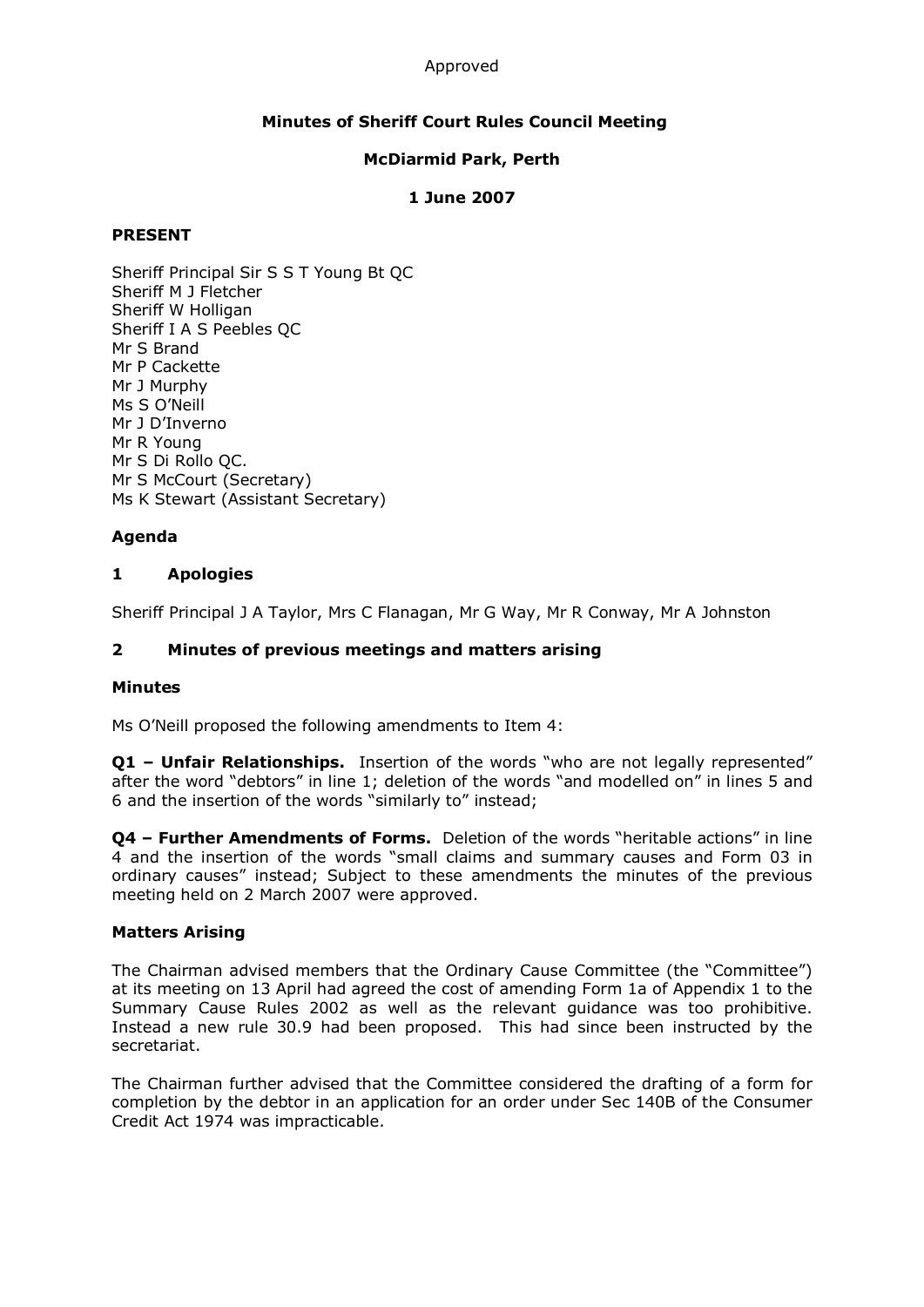# **3 Pension Protection Fund**

The Council considered the papers before it and approved the instruction of a rule similar to that currently in use in England and Wales.

# **4 Vulnerable Witnesses (Scotland) Act 2004**

# **(a) Civil Proceedings**

The Council considered the draft rules previously instructed together with the Note from the draftsperson. Members were satisfied that the provisions drafted met the overall criteria set out in the Council's instruction. The Council discussed and agreed various drafting points and designated Sheriff Peebles to consider the draft rules in detail. The secretariat would consult with policyholders on the content of witness citation forms. Ms O'Neill agreed to assist in this.

The Council agreed that in the event SCS agreed to meet the costs associated with the use of a commissioner the relevant provisions in the draft rules were to be deleted. If it did not then the provisions as currently drafted should so remain.

Once the draft has been considered it would be brought before the Council again (time permitting) or cleared by the Chairman.

# **(b) Fatal Accident Inquiries**

The Council agreed it had no locus in the matter and offered no comment on the proposed draft rules.

# **5 Adult Support & Protection (Scotland) Act 2007**

The Council considered the papers before it. Sheriffs Holligan & Fletcher agreed to consult with Sheriff Baird at Glasgow as well as Adrian Ward, Solicitor on the need for amendment to rules of court. If it was established that changes to rules were necessary the secretariat was to instruct a draft instrument for consideration by the Council at the meeting in September.

# **6 Adoption & Children (Scotland) Act 2007**

The Council considered the papers before it and agreed in principle that it would be beneficial to set up a working group to consider the implications of the Act. The Chairman, Sheriff Fletcher and Mr Brand were appointed members. The Council agreed to Marilyn Riddell of SCS, and Lexy Plumtree, BAAF Scotland being asked to join the group. The secretariat would also invite the Court of Session to participate.

# **7 Family Actions**

The Council considered the paper before it and discussed the general principle of reponing in matters involving status of individuals. Members approved the instruction of a draft rule allowing for late appearance in family actions to reflect the corresponding provision in the Court of Session.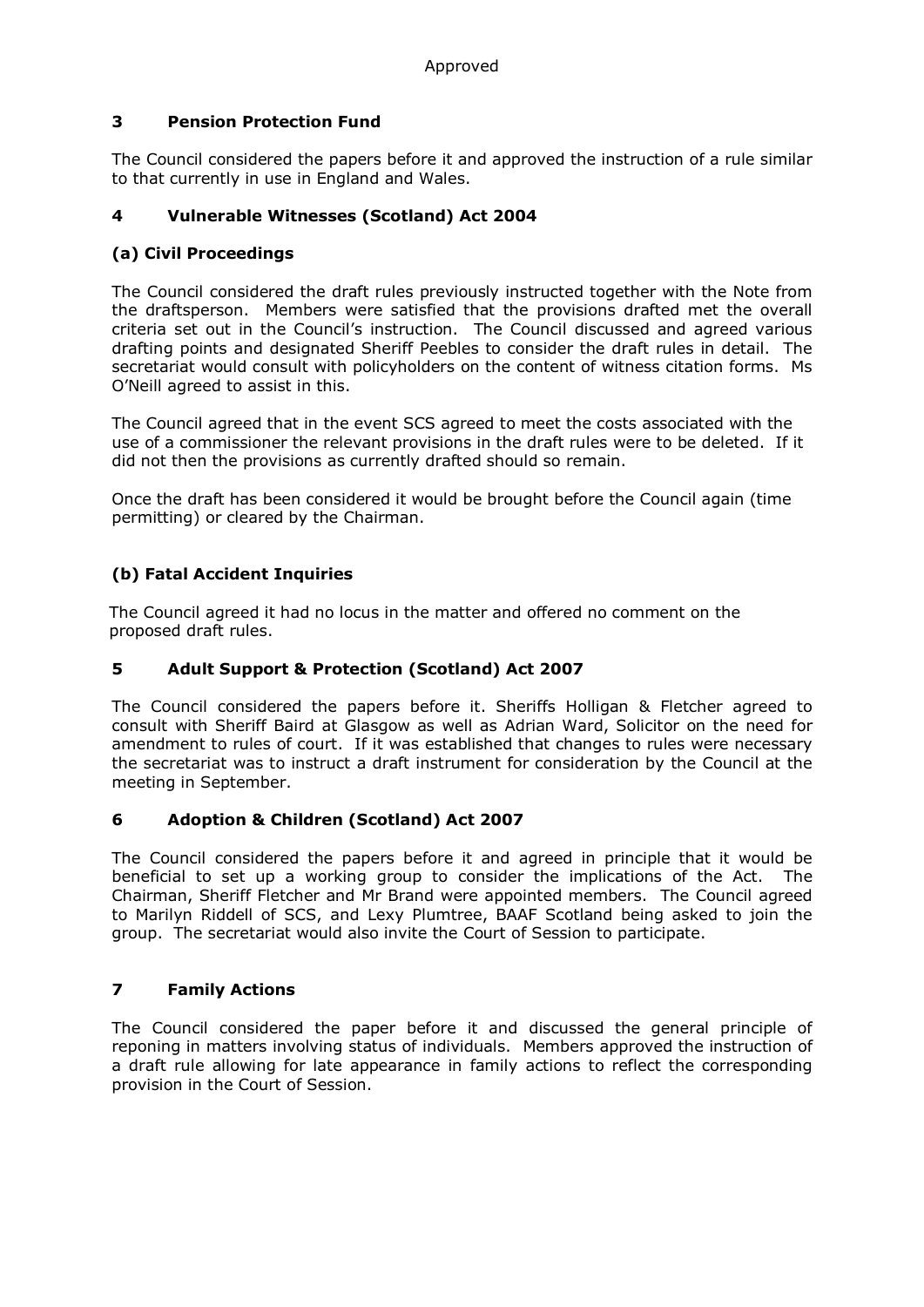# **8 Bankruptcy & Diligence (Scotland) Act 2007**

An oral update was given by Sheriff Holligan regarding both the Lord President's Advisory Group and the Bankruptcy and Diligence Working Group. The Chairman thanked the Working Group for progress made to date.

The Council considered the papers before it and discussed how often a creditor, when petitioning for sequestration, should be required to check the Debt Arrangement Scheme Register. It was suggested that the current rules be amended to require a creditor to certify their checking of the Register only at the time of presentation. Members had diverging views. The issue was put to a vote. Members voted  $5 \vee 5$ . The Chairman used his casting vote in favour of the proposal. The secretariat was authorised to instruct amendment to the draft rules for consideration by the Working Group and clearance by the Chairman.

# **9 Licensing (Scotland) Act 2005**

The Council considered the papers before it. The Chairman undertook to consider the issue further before discussing with the secretariat how the matter should be progressed. The Chairman would also discuss the issue with other Sheriffs Principal. The secretariat undertook to request sight of proposed Regulations from policyholders or if not yet drafted a paper on what these were likely to contain. Meantime consideration of the matter was continued until the next meeting of the Council in September.

# **10 Equality Act 2006**

The Council was content with the proposed draft rules. The secretariat undertook to advise the draftsperson accordingly.

# **11 Faculty of Advocates**

# **Employment of Counsel**

The Council considered the papers before it and agreed a rule was appropriate providing that:

- The court may allow a motion in advance at any stage in the process for certification that the whole cause/step in process is suitable for the employment of junior/senior counsel or both
- the court must grant the motion if parties agree to certification
- the rule was to apply to all forms of procedure

Members approved the instruction of draft rules by the secretariat. Once available they were to be considered by Mr Di Rollo and Mr Brand prior to further consideration by the Council at the meeting in September.

# **Taxation of Expenses**

The Council agreed it would not be appropriate for sheriffs to assess levels of expenses. This matter was being considered as part of the Civil Courts Review.